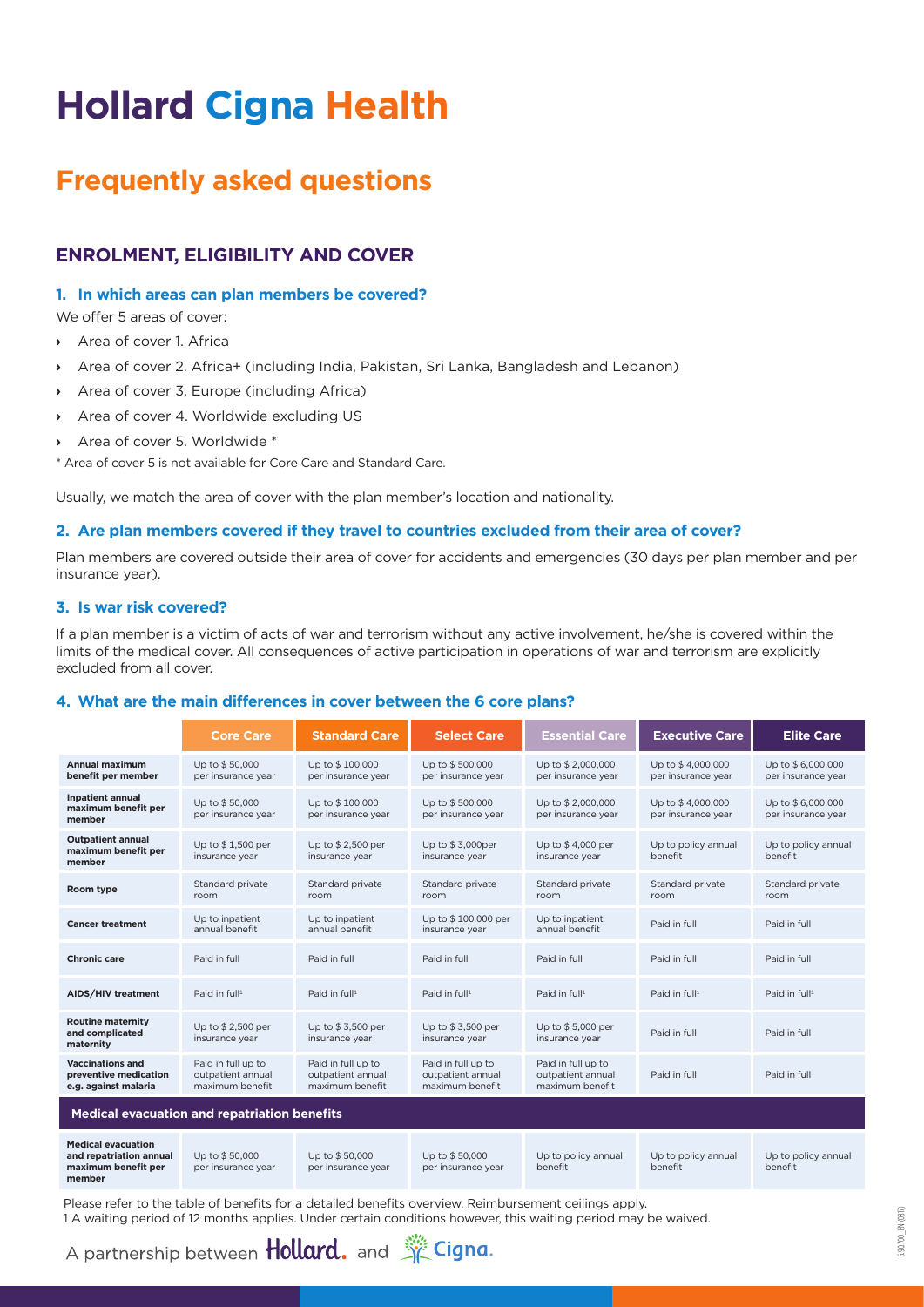## **5. Is a medical questionnaire needed?**

It depends on the number of employees in your company. For small groups of less than 10 employees, a medical questionnaire has to be completed by each employee and each dependant. We offer the flexibility of an additional premium to waive exclusions, or alternatively, we can offer partial or total exclusion of a particular condition. For larger groups of 10 or more employees, a medical questionnaire is not required, meaning that pre-existing and chronic conditions are covered, there are no waiting periods and all plan members are fully covered from day one.

## **6. As from when are my employees covered?**

For groups of less than 10 employees, cover starts as from the date on which our Medical consultant approves their application.

For groups of 10 or more employees where no medical application is required, cover starts from date of enrolment.

## **7. Is there an age limit for enrolment?**

The maximum age for enrolment is 65.

## **8. What happens when an employee returns to his or her home country?**

Please inform us in writing of the exact date of relocation to the home country when an employee returns to his or her home country. The cover can be extended by a maximum of 3 months to allow the employee time to enrol in a local social security scheme or find another private insurance.

## **9. Can my employees' family members also be covered?**

Yes, spouses/partners and dependent children can be enrolled whereby dependent children (full time student and/ or financially dependent) can remain insured as from their birth up to the age of 26. Dependents who are not insured as from the start date of the employee can be added during the year within 2 months following a marriage or legal partnership for spouses/partners or a birth or adoption for children.

## **10. Is medical evacuation and repatriation covered?**

Medical evacuation and repatriation is included in all plan levels. Please refer to the table of benefits for a detailed benefits overview. Reimbursement ceilings apply.

#### **11. Are malaria tablets and vaccinations covered?**

Yes; please refer to the Benefits overview under the 'Outpatient health care benefits' section.

## **Health care providers**

#### **1. Can my employees receive treatment in any hospital?**

Yes. Your employees and their dependants have complete freedom of choice when it comes to choosing hospitals, doctors and specialists. They may consult the health care provider of their choice, in their area of cover. They can also rely on our directly contracted network of 30,000 hospitals, doctors and specialists and benefit from the direct payment\* agreements and discounts we have negotiated.

#### **2. How can my employees avoid advancing the costs of treatment?**

- **›** If an admission is planned, they should contact us well in advance so we can arrange for direct payment\* of their expenses.
- **›** Direct payment is also possible in case of an emergency or accident. Patients simply need to show their membership card to the health care provider upon admission and have someone contact us by phone as soon as possible. Plan members can contact us using the contact details on the front of their membership card. Contact details for health care providers can be found on the back of the membership card.

If a plan member loses their membership card or doesn't have it with them, they can download or email an electronic version of their card for themselves of one of their eligible dependants whenever they need it. They can access this service on their personal webpages or on the Cigna Health Benefits mobile app, which they can download from the Apple App Store<sup>sM</sup> and Google Play<sup>™</sup> for Android phones.

## **3. What should plan members do if they need an insurance certificate?**

They can download their personal certificate from their personal webpages.

\*Direct payment is not possible in sanctioned countries.

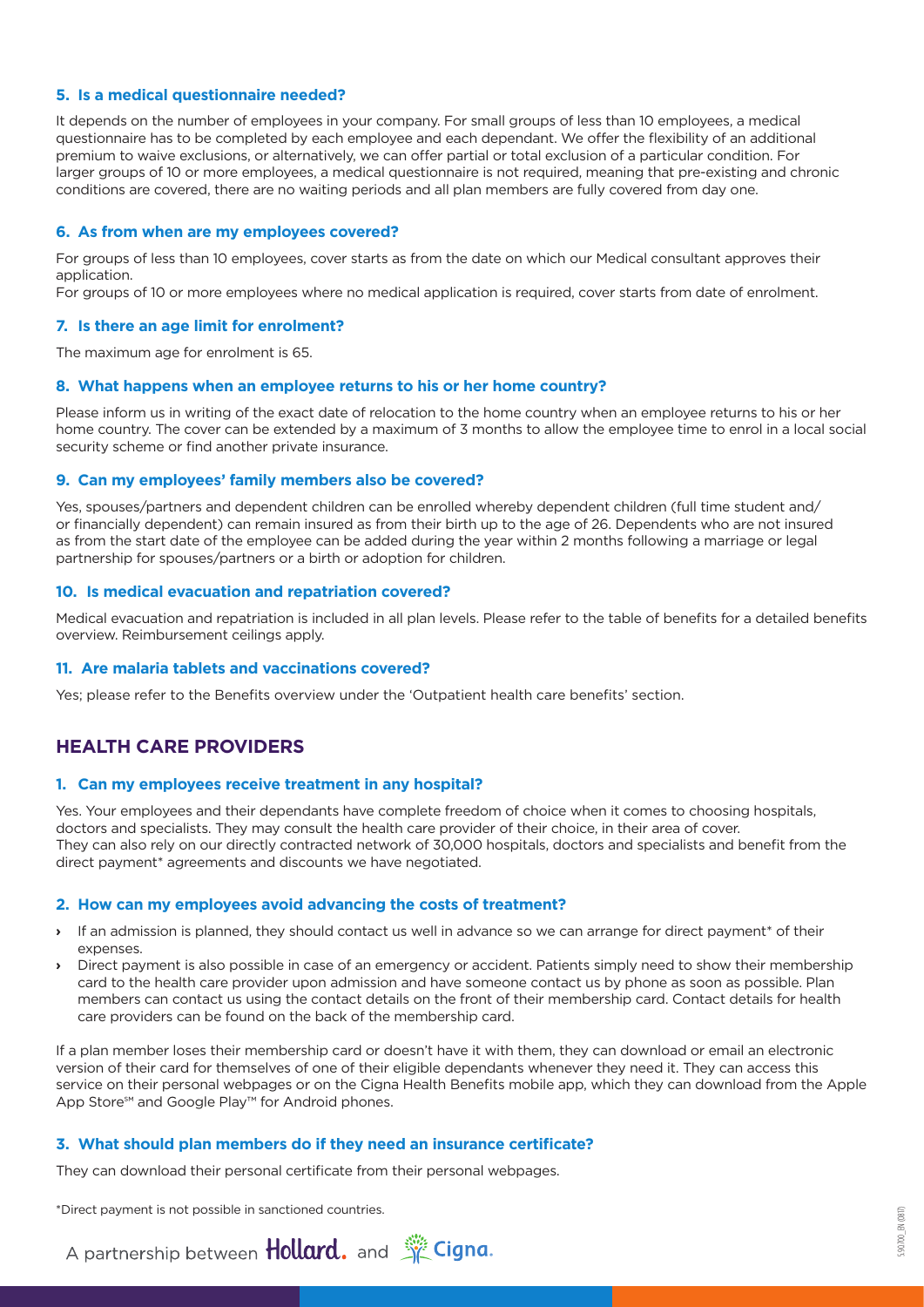## **Claims and communication services**

## **1. What should a plan member do if emergency treatment is needed?**

They should call the number (available 24/7) indicated on the front of their membership card. There is only one number for Hollard Cigna Health +32 3 217 65 21. This number is a one-stop shop for all types of questions and the call can be transferred to our evacuation partner if an emergency medical evacuation is needed.

## **2. When are claims reimbursed?**

We aim at a rapid and hassle-free settlement of all claims and process 99% of the claims within 5 days of receiving all required documents.

## **3. How can a plan member be sure that he/she is covered before receiving treatment?**

For planned hospital admissions, we advise plan members to consult the benefits on their personal webpages or to call our 24/7 Contact centre to check whether the treatment is covered under their plan.

## **4. Can plan members receive assistance over the phone?**

Yes. Our Contact centre agents are available 24/7, 365 days a year.

## **5. What information and services are available online?**

Plan members can find all information regarding their plan and access our services anytime, anywhere on their personal webpages. They can search our worldwide network of health care providers, find instructions on how to claim, download personalised forms, check their reimbursements, claim online and download an electronic version of their membership card.

## **6. What if plan members require advice or assistance?**

If they require any advice or assistance, a multilingual 24 hour helpline is available. The contact details are available on the front of the membership card and are as follows:

- **›** 24/7 helpline: +32 3 217 65 21
- **›** 24/7 fax: + 32 3 663 28 57
- **›** Email: hch@cigna.com

## **7. What happens if plan members have started or are halfway through a course of treatment on the date of enrolment?**

For groups of more than 10 employees, that does not impact on their treatment. All hospitalisations and series of treatment approved by their current insurer will be respected.

## **8. Are plan members covered if they have an accident?**

Yes, the plan does not distinguish between illness or accidents, and covers plan members 365 days of the year for medical treatment resulting from an accident.

## **9. How will plan members receive the reimbursement?**

The money can be transferred to their bank account.<sup>\*</sup>

\*Direct payment is not possible in sanctioned countries.